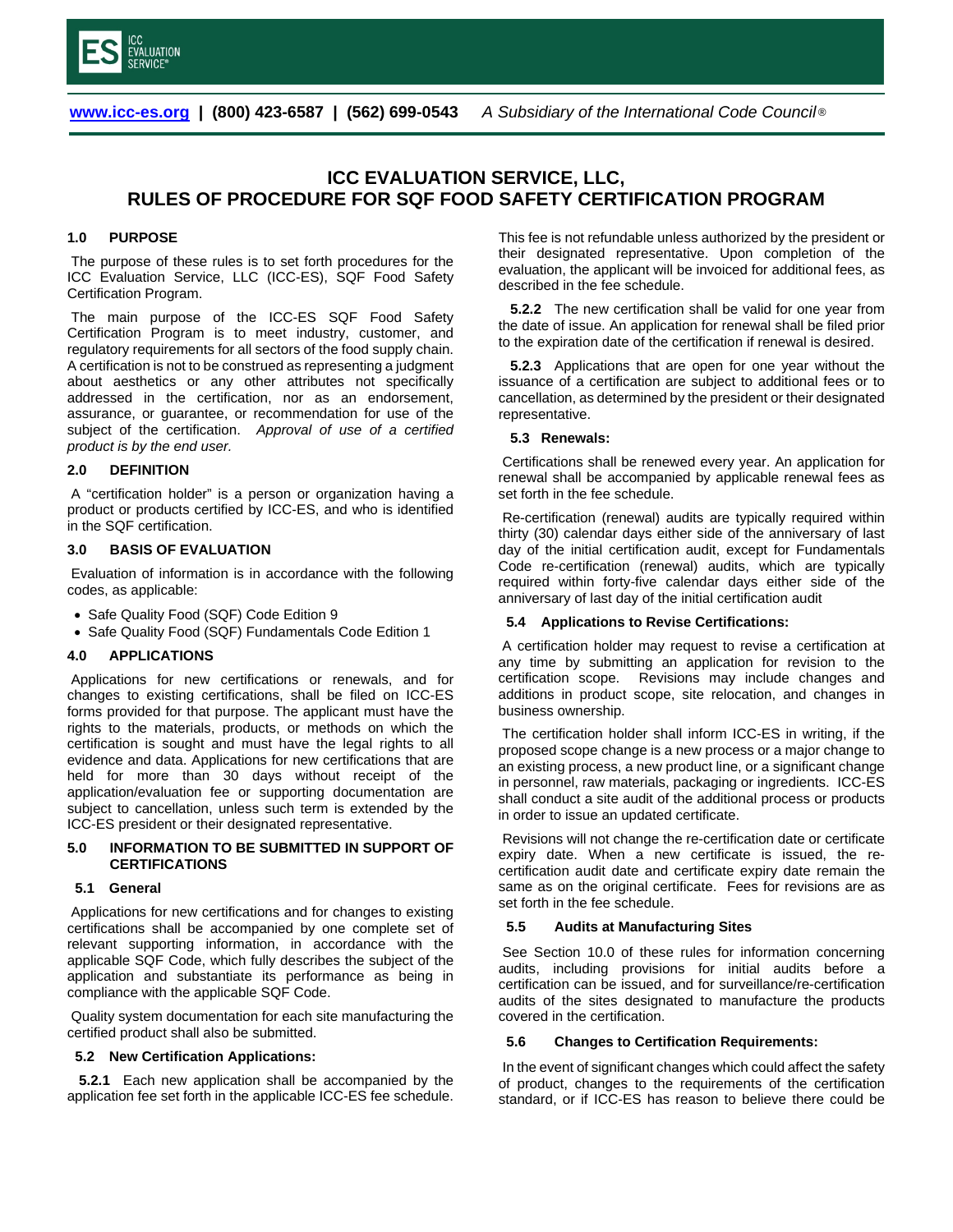compliance issues in relation to certification, ICC-ES shall re‐ evaluate the site(s) to assess compliance. New and revised requirements issued by SQF shall be communicated by ICC-ES to the SQF sites.

# **6.0 FEES**

# **6.1 General**

All fees are set forth in the applicable ICC-ES fee schedule. All fees shall be paid in U.S. funds.

# **6.2 Audits:**

The fees for initial and surveillance audits activities, as defined in Section 10.0, are as set forth in the fee schedule. The applicant shall reimburse ICC-ES for all expenses related to audit activities. If the auditor is unable to gain entry to a manufacturing facility covered by the certification, the certification holder shall agree to pay ICC-ES the audit fee as shown in the ICC-ES fee schedule.

# **7.0 ISSUANCE OF A CERTIFICATION**

# **7.1 General:**

**7.1.1** ICC-ES will review the information submitted; request additional information necessary to evaluate the necessary to evaluate the product/system/site; and prepare a final certification, provided ICC-ES and SQF Code requirements have been satisfied.

 **7.1.2** ICC-ES will issue a certificate to the applicant, as notification that the certification has been issued. The certificate remains the property of ICC-ES. All certified, registered sites will be listed in the SQF assessment database, which will display the certification site details and include the site's name, address, expiration date, food sector category(ies), product(s), relevant Code(s), certification body (ICC-ES) and country on the SQFI website.

See Section 12.0 of these rules for permitted uses of any certification.

# **8.0 MODIFICATION OF CERTIFIED SITES/PRODUCTS**

Certification holders must notify ICC-ES prior to modifying products covered by the certification. Product modifications include significant changes in the manufacturing process, change in manufacturer, change in raw material specifications, packing materials, ingredients, or significant changes to the quality system. Certification holders shall also notify ICC-ES when significant changes occur regarding the certification holder. Significant changes include company name change, change of address, change of ownership, or change in legal status. When deemed necessary by ICC-ES, the certification holder must discontinue use of the certification until a certification revision addressing the changes has been issued.

If the ownership of a certified site changes (e.g., the site's business has been sold), the new owner is required to notify ICC-ES within thirty (30) calendar days of the change of ownership, and apply to retain the SQF certification and the existing certification number.

If the staff with major responsibility for the management and oversight of the SQF Quality System has been retained, ICC-ES may retain the existing audit frequency status. If there are significant changes in site management and personnel, ICC-ES shall complete an initial certification audit and issue a new

certificate and a new certification number. The audit frequency applicable to a new certification applies.

SQF certification is site specific, so if business premises are relocated, the site's certification does not transfer to the new site. A successful certification of the new premises is required; and an initial certification audit must be completed for the new facility.

If a certified site experiences a recall of products included in its scope of certification or receives a regulatory warning letter, the certification holder must notify ICC-ES at recalls@icc-es.org, and SQFI in writing at **foodsafetycrisis@sqfi.com** within twentyfour (24) hours of the event.

# **9.0 PRODUCT IDENTIFICATION**

Finished products shall be labeled to the customer's specification and/or regulatory requirements; and shall be traceable forward to the customer, such as the retailer, distributor, or manufacturer (one forward).

Certified sites that achieve and maintain certification to the SQF Quality Code sites shall only use the SQF quality shield, in accordance with the SQF Quality Shield Rules of Use.

Certified sites that achieve and maintain certification to the SQF Food Safety Fundamentals, the SQF Food Safety Code and/or the SQF Quality Code shall only use the SQF logo in accordance with the SQF Logo Rules of Use.

# **10.0 AUDITS OF SITES**

**10.1 General:** Designated representatives of ICC-ES shall make every effort to visit sites during normal business hours.

At the site, the certification holder shall assign an appropriate representative to accompany the auditor, to grant access to applicable manufacturing and storage locations, to help with review of applicable records and documents, and otherwise to accommodate the auditor as necessary.

 **10.2 Initial Certification Audits:** Initial certification audits are required for new certification applications. Initial audits will be conducted by ICC-ES representatives. Any auditor representing ICC-ES for purposes of audits must have a contract with ICC-ES, and must be a qualified and registered SQF auditor. The purpose of the initial audit is to determine whether food safety, quality systems, hygiene and management activities are undertaken in accordance with that system documentation and comply with the requirements of the applicable SQF Code(s), and to verify whether these arrangements are implemented effectively.

 **10.3 Surveillance Audits:** As a condition of maintaining an SQF certification, the certification holder shall grant ICC-ES' designated representative the right to conduct surveillance and re-certification audits of manufacturing sites, in accordance with the applicable SQF Code(s), to verify compliance with the certification requirements. Food safety re-certification audits shall be conducted annually, with one of the audits being unannounced, once every three years. Accommodations for seasonal operations may be considered in accordance with the applicable SQF Code.

Food safety surveillance audits are required if a site attains a "C - complies" rating at a certification audit or re-certification audit. The surveillance audit shall be conducted within thirty (30) calendar days on either side of the six (6) month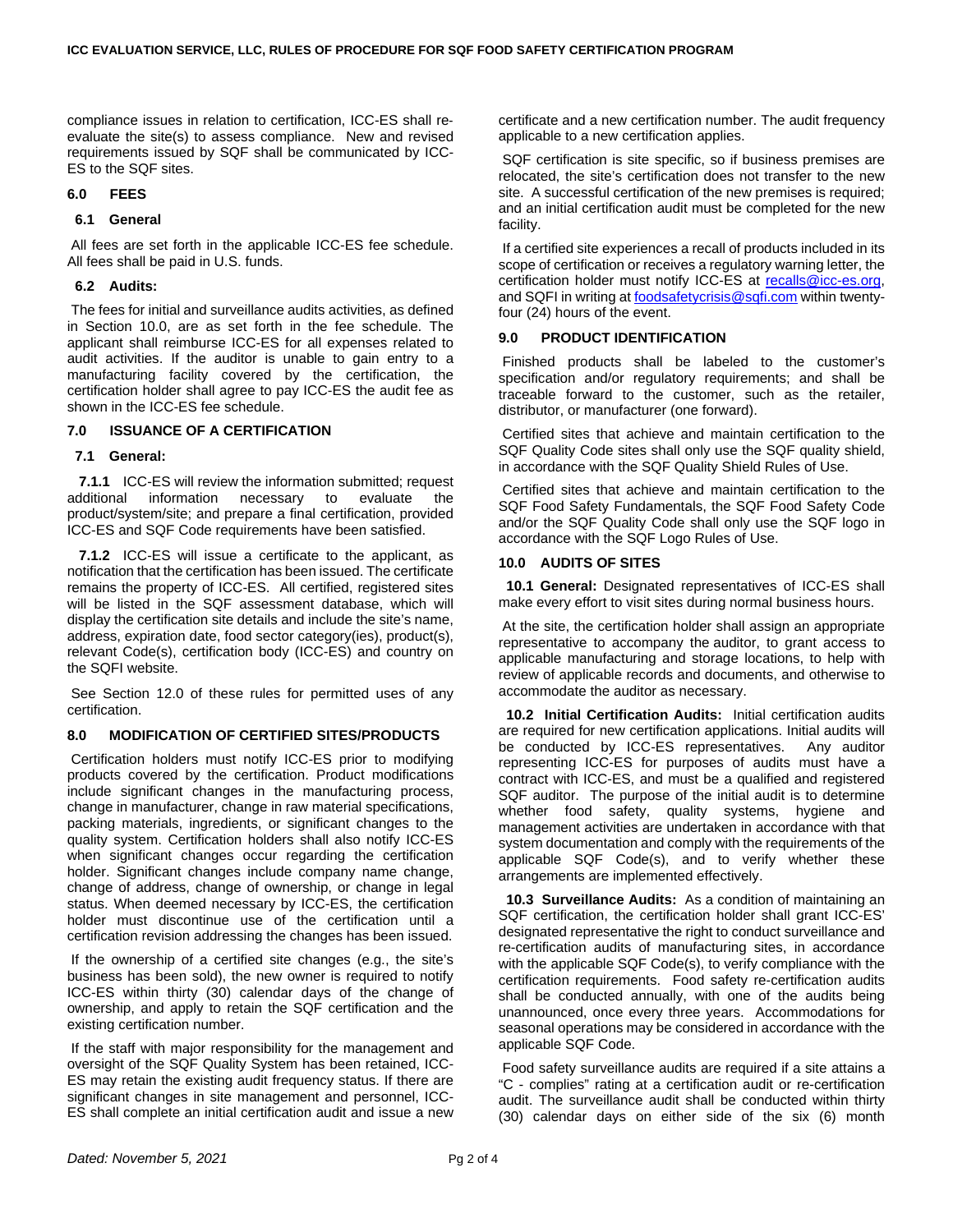anniversary of the last day of the last certification or recertification audit.

# **11.0 PROPRIETARY INFORMATION**

Information in any application or certification file is considered proprietary. The data may be disclosed by ICC-ES upon written consent of the applicant/client or, with notice to the applicant/client, pursuant to a subpoena issued by a court or other governmental agency of competent jurisdiction. Proprietary data may also be disclosed to a staff member of ICC-ES or the International Code Council (ICC), or an authorized representative of ICC-ES or ICC having a legitimate interest therein; any member of the ICC-ES Board of Managers. Additionally, upon the written consent of the applicant/client, any Governmental Member of ICC may be granted access in the interest of public safety or preservation of property as it relates to enforcement of building and other applicable laws.

From time to time, ICC-ES records and files are audited by national and international bodies on a random basis to establish conformance with accreditation and conformity assessment standards. It is understood that, by executing a certification application, applicants and certification holders grant ICC-ES the authority to allow such access.

### **12.0 PERMITTED USE OF CERTIFICATIONS, THE ICC-ES NAME, AND SQF IDENTIFICATIONS**

 **12.1** Certification holders must comply with these Rules of Procedure, the SQF Quality Shield Rules of Use and the SQF Logo Rules of Use, in their use of the ICC-ES name, their ICC-ES certification and certification number, the SQF quality shield and logo, and any communications associated with the certification. If it is determined that identifications being used do not comply with the current certification, is being applied before authorization or applied after a certification has been closed, ICC-ES will immediately disseminate a notice of violation of the ICC-ES Rules of Procedure and take any and all actions necessary to secure compliance with the rules.

 **12.2** No certificate holder shall use the SQF quality shield and/or logo until authorized by ICC-ES.

 **12.3** The then-current certification as provided to the certificate holder by ICC-ES; and certified site information is posted on the SQFI website. The certification may be reproduced in its entirety by the certificate holder in their literature, advertising, or promotional materials. No reference to ICC-ES, the certification shall be included with such reproduction in a manner which could be misleading.

 **12.4** In lieu of reproducing the entire certification in specifications, literature, advertising, or promotional materials, the certificate holder may use references and statements such as: "See SQF Certificate No. \_\_\_\_\_\_\_ (insert current number) at [\(www.sqfi.com\)"](http://www.sqfi.com)/). It is the certificate holder's responsibility not to misrepresent the certification in any way, and to secure ICC-ES approval in advance whenever there is a question about the use of the ICC-ES name, certification, or SQF quality shield or logo. Certificate holders are expressly prohibited from using the ICC-ES name, certification, SQF quality shield or logo to claim or imply certification beyond what is specified in the certification. Certificate holders are also expressly prohibited from using, in advertising, promotional, and informational materials, any language that would likely mislead the public

about their certification, and the SQF quality shield and logo. ICC-ES reserves to itself the right to interpret what would constitute misleading language. It is the responsibility of the certification holder not to misrepresent in any way the status, conditions, or terms of the SQF certification, and not to use the ICC-ES name, their ICC-ES certification and certification number, the SQF quality shield and logo in such a manner as to bring ICC-ES or SQF into disrepute. Certificate holders must discontinue any use of the SQF quality shield or SQF logo to which SQFI or ICC-ES reasonably objects.

**12.5** Sites that achieve and maintain certification to the SQF Food Safety Fundamentals, the SQF Food Safety Code and/or the SQF Quality Code are granted permission by ICC-ES to use the SQF logo. Electronic SQF logo files will be provided by ICC-ES.

Subsidiary companies and site addresses not included on the SQF certificate shall not use the SQF logo.

 **12.6** Permission for a site to use the SQF quality shield or logo shall be suspended and/or withdrawn:

- **If** the site's certification is suspended, withdrawn, relinquished or not renewed; all use of the SQF quality shield and/or logo in the manufacturing process must cease upon certificate suspension.
- If the site breaches or fails to comply with these Rules of Procedure, the SQF Quality Shield Rules of Use and the SQF Logo Rules of Use, as applicable;
- If the site uses the SQF logo in a way that, in the opinion of SQFI or ICC-ES, is detrimental to the SQF logo or the SQF program as a whole, is misleading to the public or otherwise contrary to law; or
- If the site has an administrator, receiver, receiver and manager, official manager or provisional liquidator appointed over its assets or where an order is made or a resolution passed for the winding up of the site (except for the purpose of amalgamation or reconstruction) or the site ceases to carry on business or becomes bankrupt, applies to take the benefit of any law for the relief of bankrupt or insolvent debtors or makes any arrangement or composition with its creditors.

 **12.7** The site shall be notified by ICC-ES in writing if their use of the SQF quality shield and/or logo has been suspended or withdrawn.

# **13.0 REVOCATION OR MODIFICATION OF CERTIFICATIONS WITH RIGHT TO A HEARING**

 **13.1** Any certification may be revoked or modified for cause. "Cause" shall include: repeated failure to conform with the specifications upon which the certification was based; failure to comply with any condition to the issuance of the certification; any misstatement, whether intentionally or unintentionally made, in the certification application or in any data submitted in support thereof; failure to comply with any provision of the application form; or any other grounds considered as adequate cause in the judgment of ICC-ES.

 **13.2** Before ICC-ES revokes or modifies any certification, the certification holder shall be given reasonable notice and an opportunity to file an appeal pursuant to the ICC-ES Rules of Procedure for Appeals Concerning Evaluation Reports and Listings.